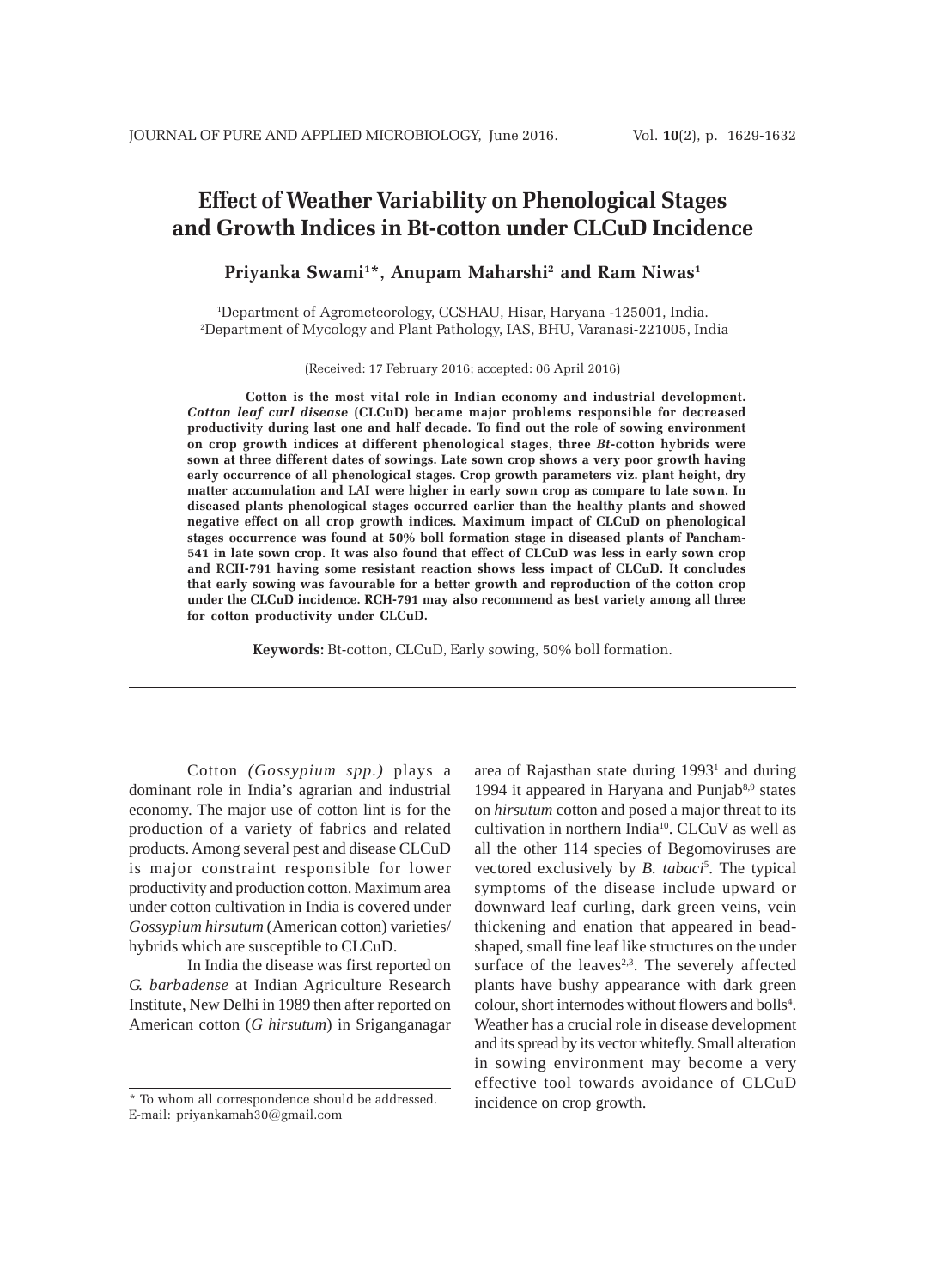### **MATERIALS AND METHODS**

The study was conducted at research farm of department of agricultural meteorology, Chaudhary Charan Singh Haryana Agricultural University, Hisar. Hisar is situated in the semi arid zone at an elevation of 215.2 m with a longitude of 75° 46' E and latitude of 29°10'N. Delinted and certified seeds of recommended SP 7007, Pancham 541 and RCH 791 of Bt- cotton cultivars were sown in three growing environments  $(10<sup>th</sup>$  May,  $25<sup>th</sup>$  May  $\&$  9<sup>th</sup> June respectively) by hand plough, keeping a distance of 67.5 cm from row to row. Thinning was done one month after sowing maintaining a plant to plant distance of 30 cm. The following phenological observations were recorded:

- (i) 50% Square initiation
- (ii) 50% Flower initiation
- (iii) 50% Boll formation
- (iv) 50% Boll opening
- Ø Plant height, LAI and dry matter were recorded on above mentioned phenophases.
- Ø Online computer programme OPSTAT was used for all the statistical analysis (http:// hau.ernet.in/sheoranop/) of the research field data.

## **RESULTS AND DISCUSSION**

Cotton growth and development are greatly influenced by environmental circumstances, as well as seasonal management practices<sup>7</sup>. As the same way cotton leaf curl disease causes a severe impact on all crop growth stages including 50% squaring, 50% flowering, 50% boll formation and 50% boll opening and greatly influenced by environmental factors. It was found that all the phenological stages appeared early in CLCuD infected plants leads to poor growth and development of the plants. Maximum impact of CLCuD was observed at 50% boll formation stage of late sown crop in Pancham-541 cultivar. RCH-791 showed very low impact of CLCuD. Iqbal and Khan, 2010 also reported that different cotton genotypes behave differently with respect to seed cotton yield and resistance against diseases like CLCuV in different ecological conditions and management practices. Late sowing was unfavourable for crop growth and development showed early occurrence of phenological stages (Table no. 01).

All the crop growth indices i.e. plant height, dry matter and leaf area index also affected severely at various phenological stages under CLCuD infestation. Minimum plant height, leaf area index & dry matter recorded (112.71cm, 3.33 & 192.82g respectively) at 50% boll opening stage in late sown crop among all different dates of sowing. Among cultivars Pancham-541 showed minimum height & dry matter (109.72cm & 198.62g respectively) and SP-7007 having minimum leaf area index (3.21) at 50% boll opening stage. A significant difference was found between healthy and

| Treatment      | 50% square formation |          | 50 % flowering |          | 50% boll formation |          | 50% boll opening |          |  |
|----------------|----------------------|----------|----------------|----------|--------------------|----------|------------------|----------|--|
|                | Healthy              | Diseased | Healthy        | Diseased | Healthy            | Diseased | Healthy          | Diseased |  |
| SP 7007        |                      |          |                |          |                    |          |                  |          |  |
| $10th$ May     | 46                   | 41       | 70             | 64       | 97                 | 90       | 133              | 128      |  |
| $25th$ May     | 44                   | 40       | 67             | 63       | 94                 | 86       | 130              | 125      |  |
| $9th$ Jun      | 42                   | 39       | 65             | 62       | 91                 | 85       | 128              | 124      |  |
| Pancham 541    |                      |          |                |          |                    |          |                  |          |  |
| $10th$ May     | 50                   | 44       | 75             | 68       | 102                | 91       | 136              | 130      |  |
| $25th$ May     | 45                   | 41       | 70             | 65       | 98                 | 86       | 134              | 129      |  |
| $9th$ Jun      | 44                   | 40       | 68             | 64       | 94                 | 86       | 131              | 125      |  |
| <b>RCH 791</b> |                      |          |                |          |                    |          |                  |          |  |
| $10th$ May     | 44                   | 43       | 69             | 66       | 95                 | 89       | 131              | 129      |  |
| $25th$ May     | 42                   | 41       | 67             | 65       | 93                 | 88       | 129              | 128      |  |
| $9th$ Jun      | 40                   | 38       | 65             | 64       | 92                 | 86       | 128              | 127      |  |

**Table 1.** Appearance of various phenophases in different cotton cultivars under CLCuD incidence in different sowing environments

J PURE APPL MICROBIO*,* **10**(2), JUNE 2016.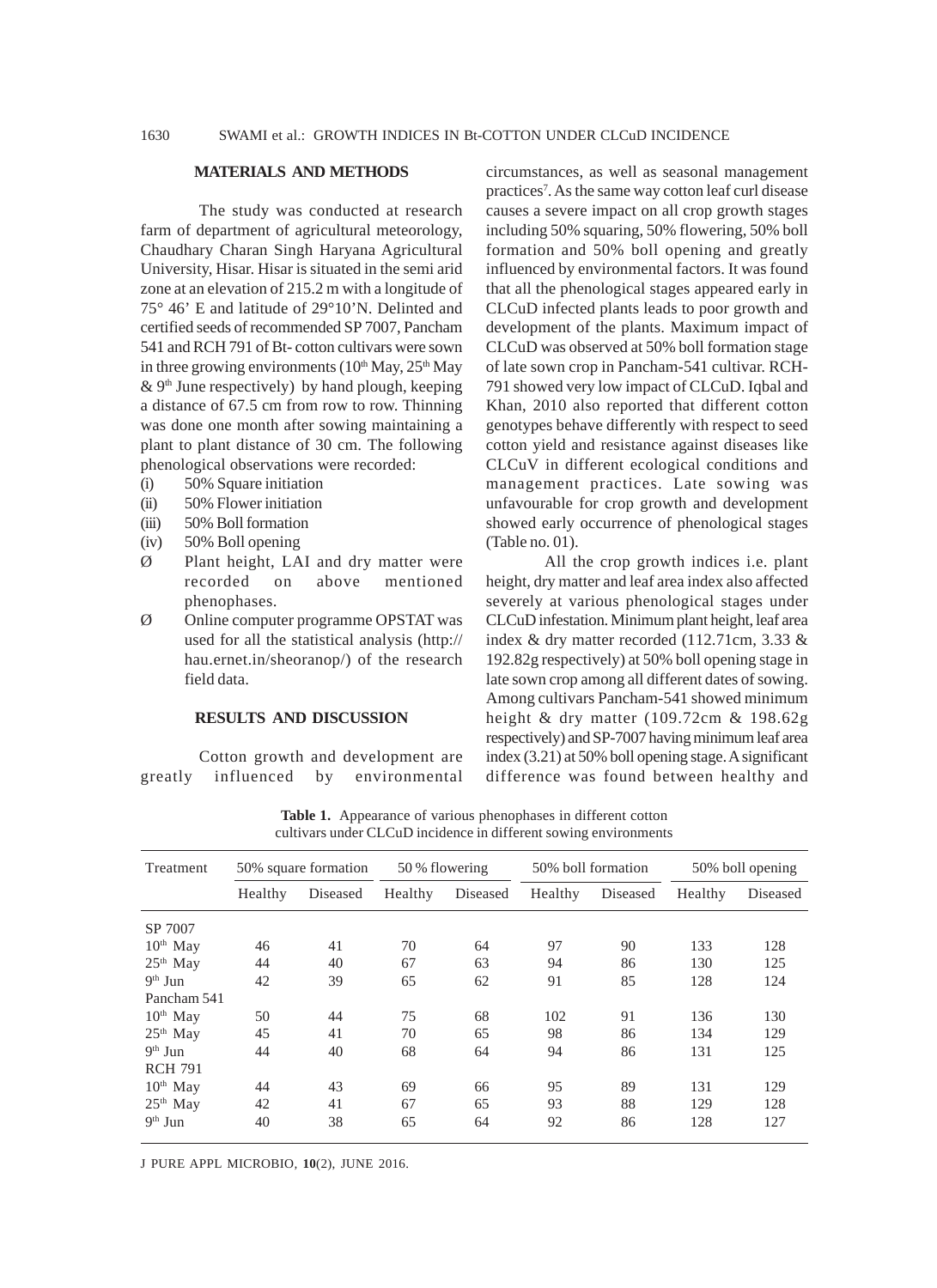| Treatment      | 50% square formation |          | 50 % flowering |          | 50% boll formation |          | 50% boll opening |          |
|----------------|----------------------|----------|----------------|----------|--------------------|----------|------------------|----------|
|                | Healthy              | Diseased | Healthy        | Diseased | Healthy            | Diseased | Healthy          | Diseased |
| Date of Sowing |                      |          |                |          |                    |          |                  |          |
| $10th$ May     | 39.61                | 37.92    | 52.71          | 50.72    | 99.17              | 92.77    | 122.17           | 113.50   |
| $25th$ May     | 41.58                | 40.40    | 54.94          | 52.32    | 102.89             | 98.46    | 128.89           | 121.40   |
| $9th$ Jun      | 37.90                | 36.38    | 51.30          | 48.31    | 97.13              | 87.74    | 122.78           | 112.71   |
| SE(m)          | 0.47                 | 0.39     | 0.53           | 0.72     | 0.93               | 1.49     | 0.88             | 0.95     |
| $CD$ at $5\%$  | 1.91                 | 1.60     | NS.            | 2.90     | 3.73               | 6.00     | 3.56             | 3.81     |
| Cultivars      |                      |          |                |          |                    |          |                  |          |
| SP7007         | 36.64                | 34.24    | 51.26          | 47.92    | 105.13             | 98.59    | 136.22           | 125.72   |
| Pancham-541    | 40.01                | 38.98    | 52.98          | 51.21    | 97.89              | 88.06    | 117.88           | 109.72   |
| <b>RCH-791</b> | 42.43                | 41.48    | 54.72          | 52.22    | 96.17              | 92.32    | 119.73           | 118.43   |
| SE(m)          | 0.47                 | 0.42     | 0.67           | 0.70     | 0.86               | 1.18     | 0.85             | 0.73     |
| $CD$ at $5%$   | 1.50                 | 1.32     | 2.10           | 2.20     | 2.70               | 3.69     | 2.65             | 2.27     |

**Table 2.** Heights (cm) of cotton cultivars at different phenophases under CLCuD incidence in different sowing environments

**Table 3.** Dry matter (gm/plant) of cotton cultivars at different phenophases under CLCuD incidence in different sowing environments

| Treatment      | 50% square formation |           | 50 % flowering |          | 50% boll formation |          | 50% boll opening |          |
|----------------|----------------------|-----------|----------------|----------|--------------------|----------|------------------|----------|
|                | Healthy              | Diseased  | Healthy        | Diseased | Healthy            | Diseased | Healthy          | Diseased |
| Date of Sowing |                      |           |                |          |                    |          |                  |          |
| $10th$ May     | 22.50                | 22.12     | 57.31          | 56.41    | 127.72             | 122.83   | 231.67           | 216.70   |
| $25th$ May     | 23.61                | 22.99     | 58.31          | 57.41    | 135.26             | 131.02   | 242.26           | 235.36   |
| $9th$ Jun      | 21.87                | 21.21     | 56.87          | 55.26    | 125.67             | 120.24   | 219.23           | 192.82   |
| SE(m)          | 0.42                 | 0.40      | 0.55           | 0.60     | 1.50               | 1.29     | 5.75             | 8.29     |
| $CD$ at 5%     | NS.                  | NS.       | NS             | NS       | 6.06               | 5.23     | NS.              | NS.      |
| Cultivars      |                      |           |                |          |                    |          |                  |          |
| SP7007         | 23.36                | 22.28     | 59.29          | 57.60    | 129.79             | 122.27   | 229.99           | 221.81   |
| Pancham-541    | 22.11                | 21.91     | 56.46          | 55.86    | 126.29             | 123.40   | 228.83           | 198.62   |
| <b>RCH-791</b> | 22.51                | 22.13     | 56.74          | 55.62    | 132.57             | 128.43   | 234.33           | 224.44   |
| SE(m)          | 0.64                 | 0.60      | 0.40           | 0.34     | 1.44               | 1.40     | 5.04             | 5.60     |
| $CD$ at $5\%$  | <b>NS</b>            | <b>NS</b> | 0.26           | 1.08     | 4.48               | 4.35     | NS               | 17.70    |

**Table 4.** LAI (Leaf area index) of cotton cultivars at different phenophases under CLCuD incidence in different sowing environments

| Treatment      | 50% square formation |          | 50 % flowering |          | 50% boll formation |          | 50% boll opening |          |
|----------------|----------------------|----------|----------------|----------|--------------------|----------|------------------|----------|
|                | Healthy              | Diseased | Healthy        | Diseased | Healthy            | Diseased | Healthy          | Diseased |
| Date of Sowing |                      |          |                |          |                    |          |                  |          |
| $10th$ May     | 0.33                 | 0.28     | 1.08           | 1.06     | 1.71               | 1.52     | 3.85             | 3.62     |
| $25th$ May     | 0.43                 | 0.36     | 1.29           | 1.10     | 1.85               | 1.64     | 4.03             | 3.77     |
| $9th$ Jun      | 0.29                 | 0.24     | 1.08           | 0.94     | 1.57               | 1.36     | 3.65             | 3.33     |
| SE(m)          | 0.02                 | 0.01     | 0.05           | 0.02     | 0.03               | 0.03     | 0.05             | 0.06     |
| $CD$ at 5%     | 0.06                 | 0.04     | <b>NS</b>      | 0.10     | 0.15               | 0.14     | 0.20             | 0.24     |
| Cultivars      |                      |          |                |          |                    |          |                  |          |
| SP7007         | 0.31                 | 0.27     | 0.98           | 0.94     | 1.60               | 1.42     | 3.51             | 3.21     |
| Pancham-541    | 0.36                 | 0.29     | 1.21           | 1.07     | 1.63               | 1.48     | 3.80             | 3.60     |
| <b>RCH-791</b> | 0.39                 | 0.32     | 1.27           | 1.08     | 1.90               | 1.62     | 4.22             | 3.92     |
| SE(m)          | 0.01                 | 0.01     | 0.07           | 0.02     | 0.05               | 0.04     | 0.07             | 0.07     |
| $CD$ at $5\%$  | 0.05                 | 0.03     | 0.23           | 0.08     | 0.16               | 0.15     | 0.21             | 0.22     |

J PURE APPL MICROBIO*,* **10**(2), JUNE 2016.